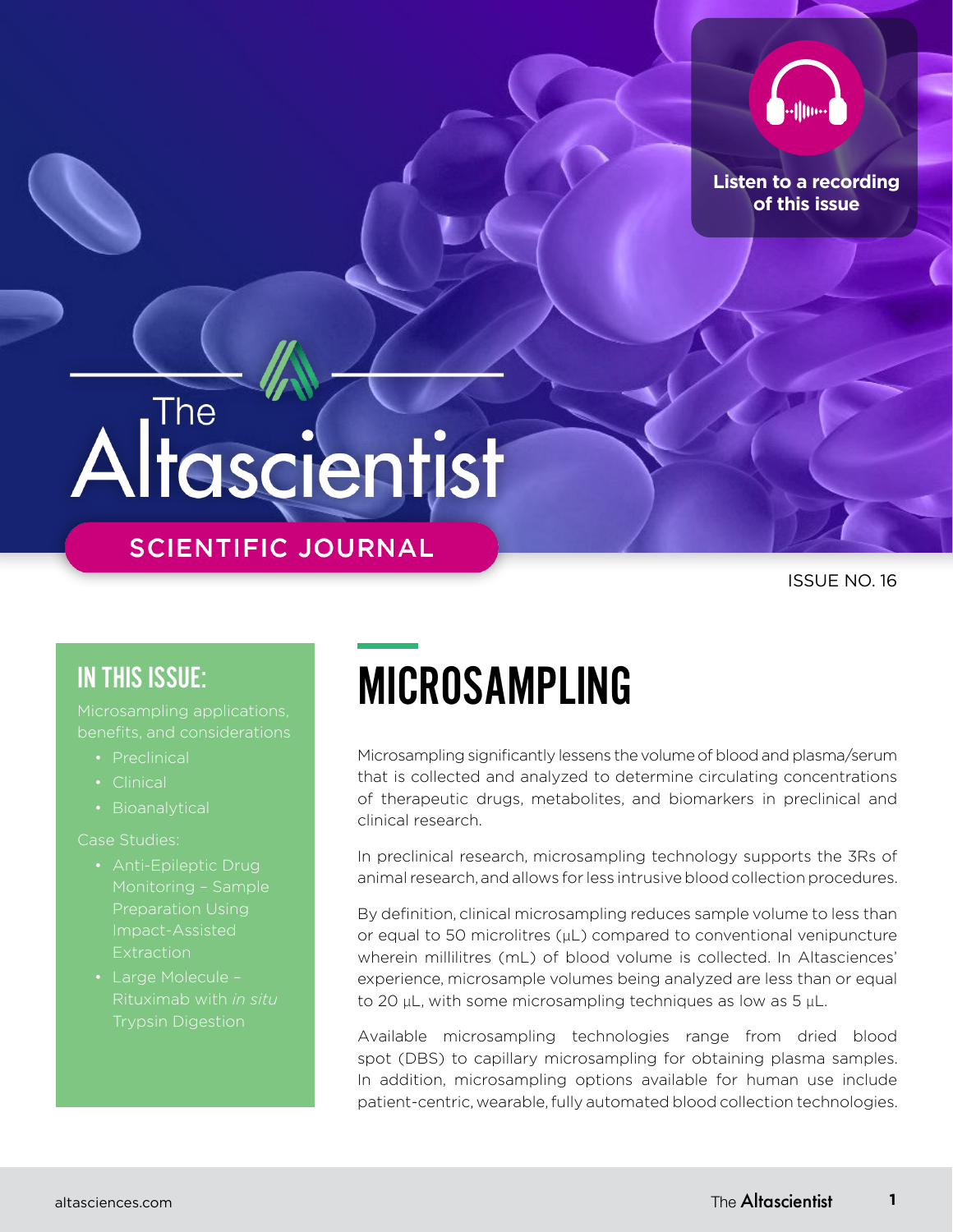### MICROSAMPLING BENEFITS IN PRECLINICAL RESEARCH

#### **Fewer Lab Animals (Reduction)**

Microsampling addresses two of the 3Rs (replacement and reduction) of preclinical research. By eliminating or greatly reducing the use of satellite animals, microsampling can reduce the number of rodents in certain preclinical studies by 30 to 40 percent. Decreasing the number of animals required can have an added benefit of reducing R&D costs related to animals and housing, particularly for toxicokinetic (TK) studies that use satellite animals to minimize repeated conventional blood sampling procedures. There is less variability in pharmacokinetic (PK) profiles when derived from individual animals versus composite profiling. With microsampling, serial TK/PK sampling can be performed in rodents, rather than using composite bleeds from several cohorts of animals.

#### **Less Strain on Animals (Refinement)**

Lower-volume blood draws, from both rodents and non-rodents, taken from less disruptive locations, allow lab animals to recover more quickly, and have fewer sampling-related adverse events compared to conventional sampling. Refinement of the bleeding technique also translates to less animal handling, minimizing stress.

#### **More Reliable Data**

The elimination of satellite animals improves the quality of research data, as scientists conduct all TK analysis using main study animals. This enables direct correlation of exposure with pharmacodynamic and toxicological outcomes. Even in studies in which TK satellite animals cannot be completely eliminated (e.g., in mouse studies in which multiple microsamples can impact hematology parameters), microsampling allows all TK samples to be collected from the same animals, allowing for more accurate TK parameter calculations.

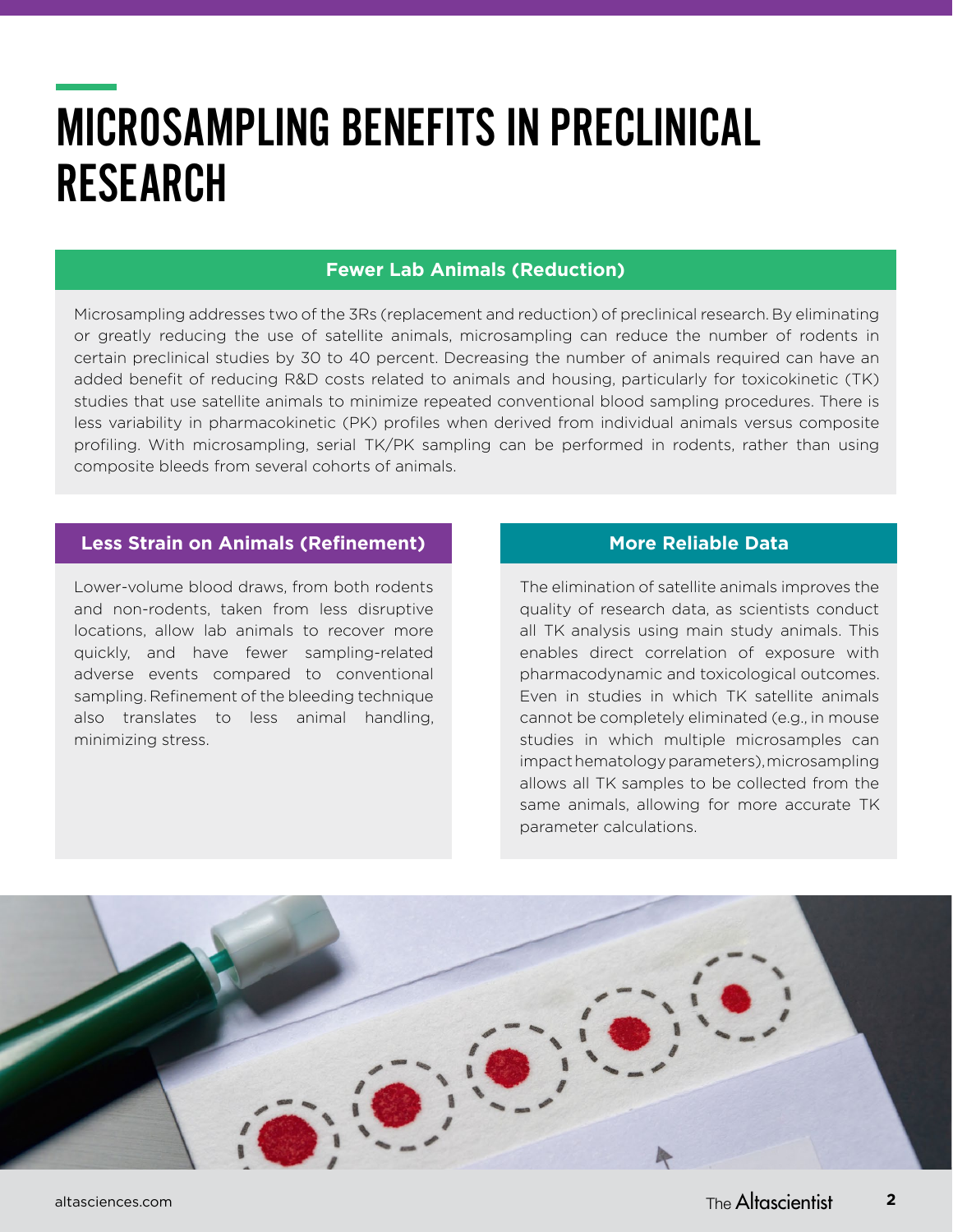### MICROSAMPLING BENEFITS IN CLINICAL RESEARCH

Microsampling in clinical research reduces patient burden, improves enrollment and engagement, and reduces drop-out. Self-administration facilitates the data collection during studies related to unpredictable clinical episodes such as acute migraine or epilepsy attacks, and allows episodic sampling to relate efficacy with bioavailability. The dried blood samples can be stored and transported at ambient temperature, eliminating the costly cryopreservation and shipment that conventional wet blood samples demand.

#### **Improved Participant Access**

Microsampling provides a convenient, low-cost way to collect blood and plasma/serum from patients remotely. Individuals in remote geographic locations are able to participate in clinical trials, as they can conduct their blood draws at home. Microsampling also facilitates studies involving pediatric and critically ill patients, where blood volumes are a clinical or ethical concern, and ambulation may be an issue.



#### **Therapeutic Drug Monitoring (TDM)**

Real-time, self-collected blood samples offer additional advantages in the area of therapeutic drug monitoring for clinical trials. PK data can provide insight into whether participants are being compliant with study protocols and taking the drug on schedule, minimizing potential bias in trial results. Microsampling PK data can serve to inform decisions for optimizing and individualizing dosages, especially in participant populations where precision is critical for safety, such as pediatrics, patients, or those with co-morbidities and co-medications.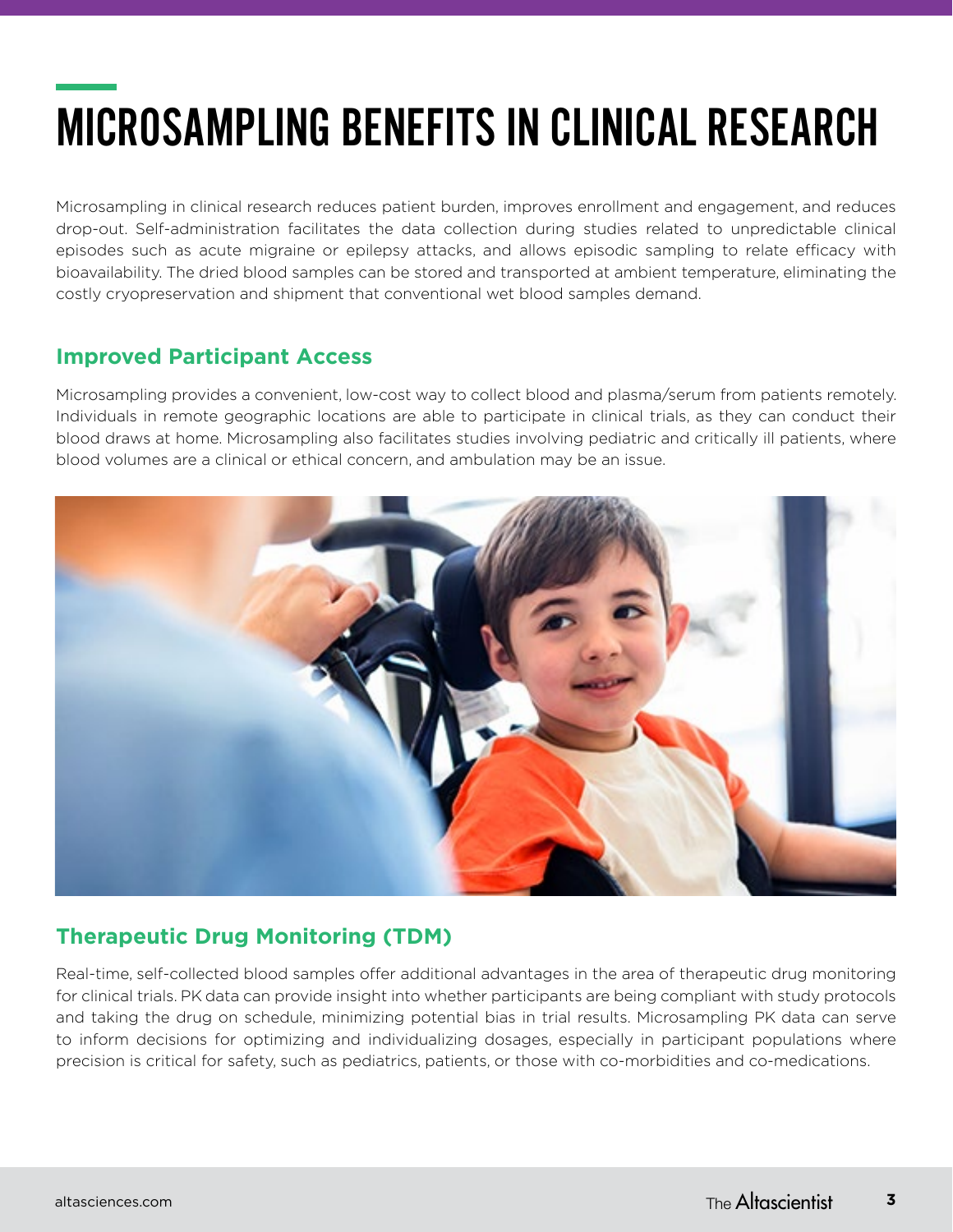#### **Variety of Sample Collection Devices**

There are a number of microsampling devices currently used in clinical trials.



Neoteryx has developed the Mitra® VAMS® system, a self-indicating finger stick device that collects the sample on a hydrophilic porous substrate attached to a handler.



The Trajan hemaPEN® is a device designed for finger stick blood collection, transferring sample onto pre-cut cellulose disks located in the cap of the pen. Four DBS samples are collected per finger-stick event, and the entirety of the pen is shipped to the analytical laboratory. The dried blood samples are stable for shipment and storage, with the pen containing desiccant to preserve sample integrity.



The Tasso OnDemand system is applied to the body, most commonly the upper arm, and uses a lancet to nick the dermal layer and vacuum to extract the capillary blood through a microfluidic channel with deposition onto polymeric substrate. Sampling is reportedly pain-free, and the device mitigates potential error for over/under sampling. As with the hemaPEN®, there are replicate samples due to the presence of four substrate in the collection pod. The Tasso system is less cost-effective than finger stick collection, but more automatable and less painful, ideal for remote and pediatric sampling.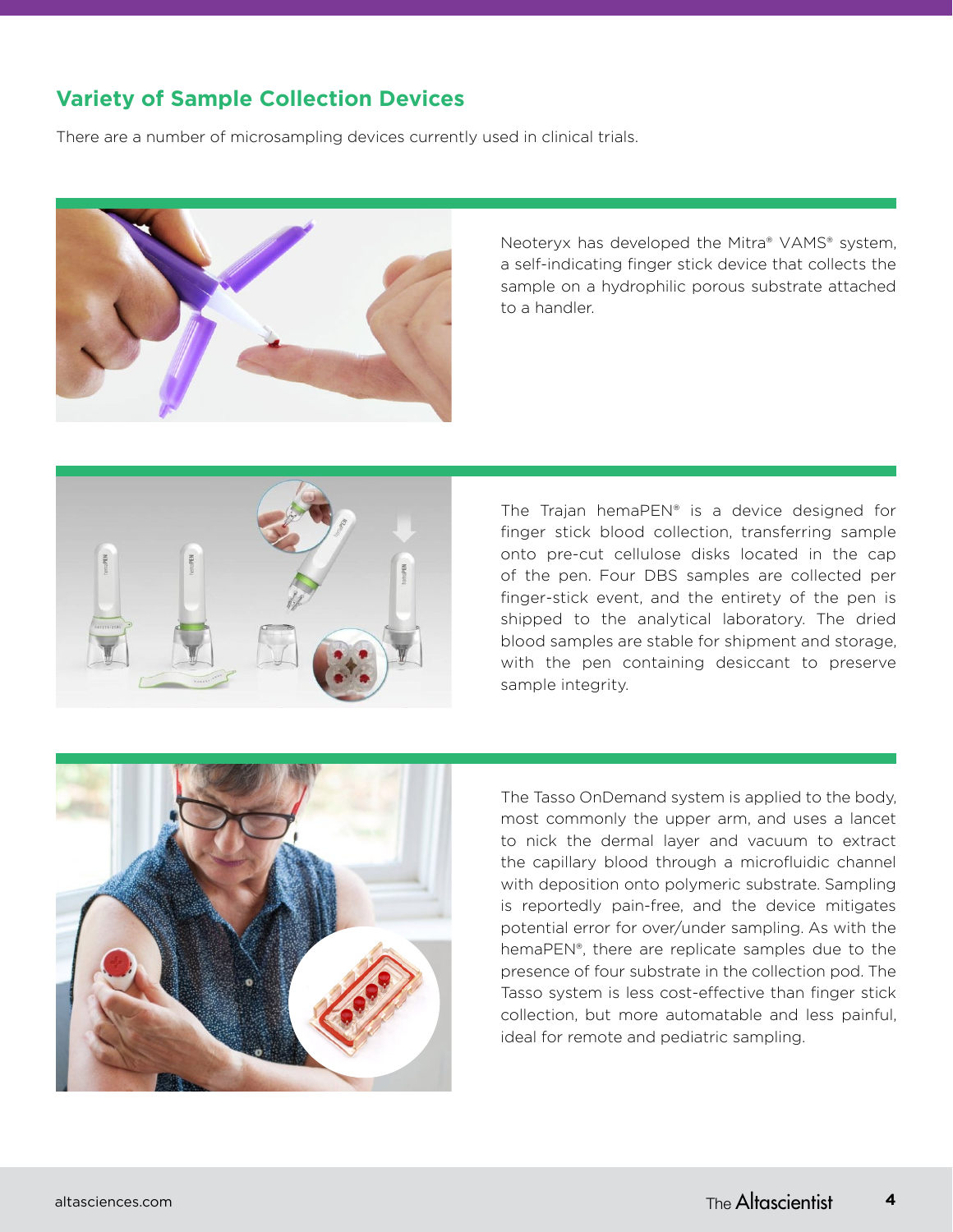## PATIENT ACCEPTANCE

In a recent survey of 16 Phase I trial participants who used Mitra® VAMS®, 100% of respondents either agreed or strongly agreed that it was easy to use the product at the clinic and at home, and that the overall experience was positive.

#### **Figure 1.**

#### **Survey From Mitra® VAMS® Fingerstick Users Phase I Study Conducted by Merck** VAMS Participants Number of Participants Responding Number of Participants Responding 12 It was easy for me to use the VAMS® tools at the clinic 10 It was easy for me to use the VAMS® tools at home 8 VAMS® fingerstick was more painful than I expected 6 VAMS® tips worked well to collect my blood 4 I was able to understand how to pack and mail the blood samples after I collected them 2 Overall, I had a positive experience using VAMS® at home  $\Omega$

When analyzing PK profiles from at-home microsamples collected using Tasso technology versus in-clinic samples using conventional venous blood draws, scientists found a close correlation between analyte concentrations derived from each blood source; a similar correlation was noted for the Mitra® VAMS® finger stick collection.

**Agree** 

#### **Figure 2.**

**Strongly Disagree** 

#### **In-Clinic vs. At-Home Tasso Sampling**

#### **Seven-Day Washout Period; PK profiles based on blood concentration**

Disagree Neutral Agree Strongly

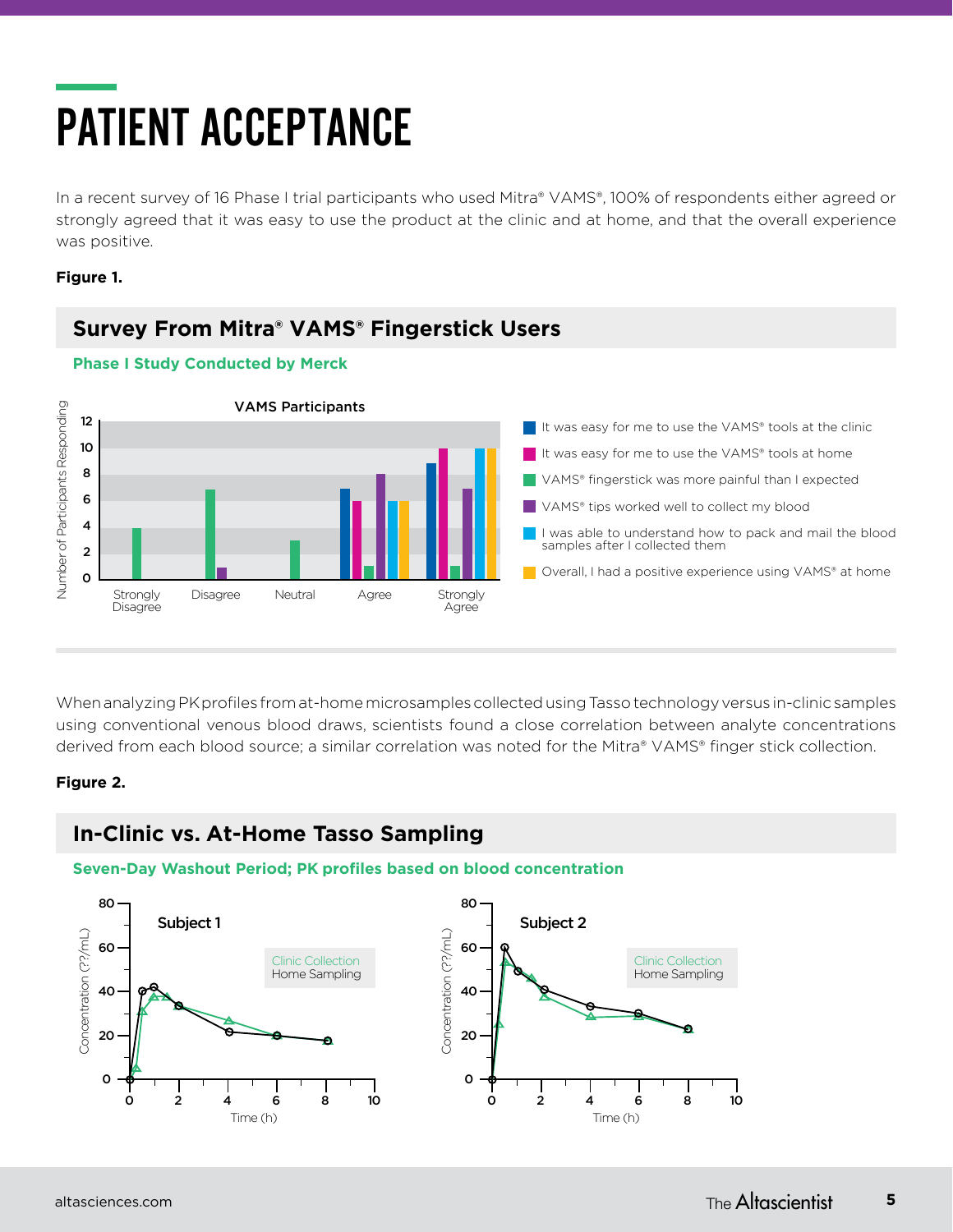### BIOANALYTICAL CONSIDERATIONS

The accurate analysis of dried blood microsamples requires equipment with high sensitivity and specificity, such as that offered by triple-stage quadrupole mass spectrometry systems paired with liquid chromatography front ends to optimize signal-to-noise ratio. When additional selectivity is required, this can be addressed by accurate mass filtering (e.g., time-of-flight or orbitrap mass spectrometer) or the use of differential ion mobility spectrometry to separate analyte from interference prior to mass selection.

A drawback of traditional cellulose-based DBS microsampling is the hematocrit (Ht) effect, a phenomenon which creates a sample volume bias when using the sub-punch technique for excision. The result is a concentration bias proportional to blood Ht, which refers to the volume fraction of red blood cells in whole blood.

The Mitra® VAMS® blood collection approach offers a volumetric strategy for sampling, independent of Ht. However, blood Ht can impact analyte recovery, with recovery decreasing with increasing Ht.



To overcome the Ht-induced recovery bias from the Mitra® VAMS® substrate, bioanalytical experts have developed a universal extraction technique that ensures not only high recovery, but recovery independent of Ht. The impact-assisted extraction (IAE) technique has successfully supported over a dozen programs using Mitra® VAMS®, with no ISR failures.<sup>1</sup>

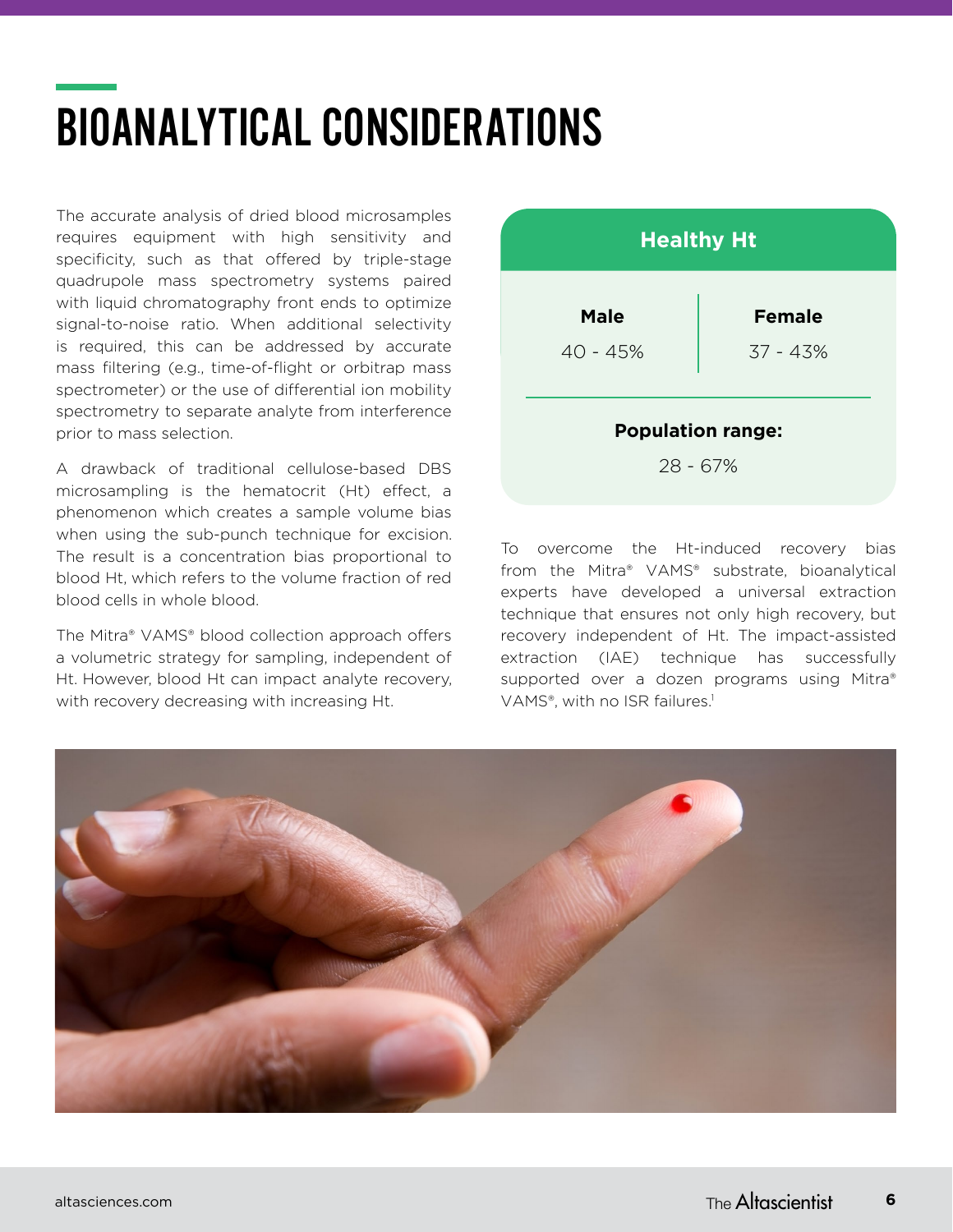

#### **Anti-Epileptic Drug Monitoring – Sample Preparation Using Impact-Assisted Extraction**

**Objective:** To demonstrate the applicability of Mitra® VAMS® with impact-assisted extraction for the elimination of Ht recovery bias in the determination of 16 anti-epileptic drugs (AEDs) (Table 1) using a single assay, incorporating scheduled multiple-reaction monitoring (sMRM) with continuous dynamic polarity cycling.

**Methods:** Human blood was sampled onto Mitra® (10μL), dried for 24 hours at RmT in the presence of desiccant, and extracted by IAE using 80% methanol. Data were acquired using a SCIEX Triple Quad 5500 operated in sMRM mode with continuous polarity cycling of the ESI source.

#### **Table 1.**

#### **Properties of Targeted AEDs**

| <b>AED</b>          | cLogP | <b>Pos. MRM</b> |  | <b>AED</b>        | cLogP | <b>Neg. MRM</b> |  |  |
|---------------------|-------|-----------------|--|-------------------|-------|-----------------|--|--|
| Levatiracetam       | 0.59  | 171.1 > 126.1   |  | <b>Zonisamide</b> | 0.11  | 211.1 > 147.0   |  |  |
| Felbamate           | 0.68  | 239.2 > 117.0   |  | Phenobarbital     | 2.14  | 231.1 > 42.0    |  |  |
| Lamotrigine         | 1.43  | 256.0 > 211.0   |  | Phenytoin         | 3.40  | 251.1 > 101.9   |  |  |
| Rufinamide          | 1.93  | 239.3 > 221.8   |  | Valproic Acid     | 2.80  | 143.2 > 143.2   |  |  |
| S-Licarbazepine     | 1.73  | 255.1 > 194.4   |  | Nitrazepam        | 2.55  | 280.0 > 252.2   |  |  |
| Topiramate          | 0.13  | 357.3 > 264.1   |  |                   |       |                 |  |  |
| Carbamazepine       | 2.77  | 237.1 > 194.3   |  |                   |       |                 |  |  |
| N-Desmethylclobazam | 3.42  | 287.0 > 245.1   |  |                   |       |                 |  |  |
| Clonazepam          | 3.15  | 316.1 > 270.2   |  |                   |       |                 |  |  |
| Clobazam            | 2.55  | 301.2 > 259.0   |  |                   |       |                 |  |  |
| Stiripentol         | 3.12  | 217.0 > 187.0   |  |                   |       |                 |  |  |

**Results:** The IAE method demonstrated excellent linearity for all 16 AEDs with intra- and inter-assay precision and accuracy meeting all acceptance criteria. Recoveries of AEDs of disparate logP (0.11 - 3.42) from dried blood on Mitra® substrate ranged from 84% to 99%, obtained without Ht bias (Table 2).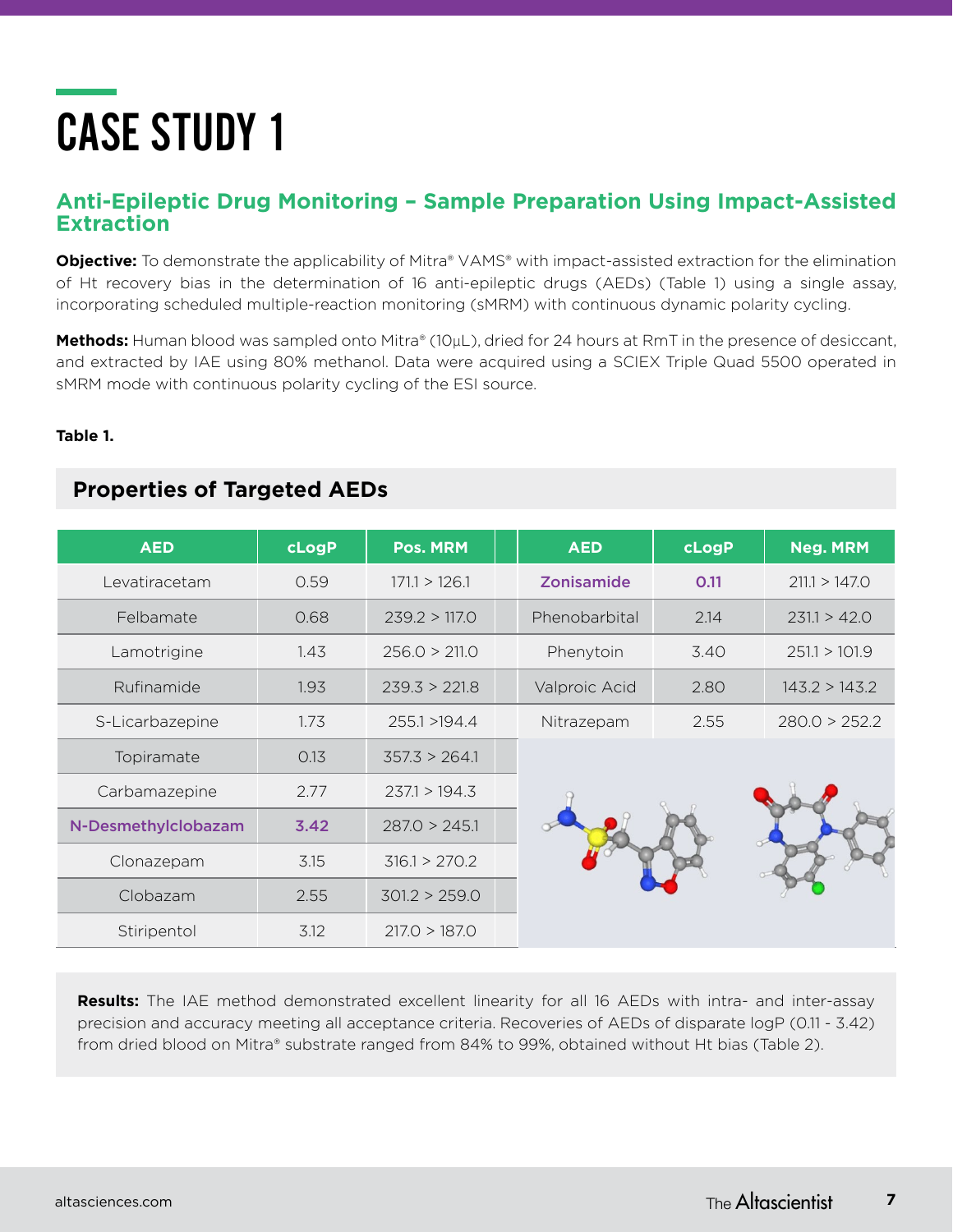#### **Table 2.**

#### **Evaluation of Ht Effect**

|                   |     | <b>Low QC</b> |     |          | <b>High QC</b> |              |      |          |  |
|-------------------|-----|---------------|-----|----------|----------------|--------------|------|----------|--|
| <b>AED</b>        | 30% |               |     | 66%      |                | 30%          | 66%  |          |  |
|                   | %CV | %Nominal      | %CV | %Nominal | %CV            | %Nominal     | %CV  | %Nominal |  |
| Levatiracetam     | 3.6 | 103.3         | 5.1 | 106.7    | 4.1            | 109.7        | 5.4  | 105.2    |  |
| Zonisamide        | 1.9 | 103.2         | 3.9 | 100.8    | 4.0            | 109.7        | 8.4  | 105.7    |  |
| Felbamate         | 2.1 | 110.1         | 4.1 | 96.5     | 6.3            | <b>118.0</b> | 8.5  | 94.7     |  |
| Lamotrigine       | 5.6 | 103.2         | 8.4 | 101.6    | 2.4            | 107.1        | 6.8  | 101.7    |  |
| Rufinamide        | 1.5 | 100.6         | 5.8 | 107.9    | 6.7            | 100.3        | 9,7  | 105.1    |  |
| S-Licarbazepine   | 9.1 | 105.4         | 8.7 | 106.9    | 6.9            | 109.0        | 4.7  | 100.2    |  |
| Phenobarbital     | 3.2 | 102.0         | 5.1 | 107.5    | 6.0            | 104.3        | 9.3  | 107.2    |  |
| Topiramate        | 2.8 | 104.6         | 4.2 | 109.3    | 6.2            | 106.2        | 12.0 | 111.O    |  |
| Carbamazepine     | 0.4 | 106.5         | 6.3 | 107.8    | 7.3            | 98.8         | 6.4  | 98.4     |  |
| Phenytoin         | 2.2 | 104.5         | 2.2 | 108.4    | 7.4            | 106.6        | 8.8  | 106.1    |  |
| Valproic Acid     | 6.9 | 98.9          | 2.6 | 103.2    | 5.9            | 101.0        | 2.1  | 95.4     |  |
| Desmethylclobazam | 2.0 | 108.6         | 5.7 | 104.4    | 4.4            | 102.6        | 8.7  | 103.8    |  |
| Nitrazepam        | 0.9 | 101.0         | 8.2 | 101.3    | 3.2            | 96.9         | 10.7 | 97.8     |  |
| Clonazepam        | 7.0 | 109.0         | 3.4 | 111.3    | 4.1            | 106.1        | 6.9  | 104.0    |  |
| Clobazam          | 1.3 | 105.1         | 4.0 | 111.7    | 4.8            | 105.5        | 6.3  | 103.3    |  |
| Stiripentol       | 2.3 | 105.6         | 6.5 | 106.6    | 10.4           | 104.9        | 3.9  | 102.2    |  |

*Calibration curve 40% Ht; 3 replicates / QC / Ht level* 

Between-run precision and accuracy from three batches with six QC samples per batch met all acceptance criteria. To the best of our knowledge, this is the largest panel of analytes to be co-extracted from the Mitra® substrate, supporting the potential universality of the IAE approach.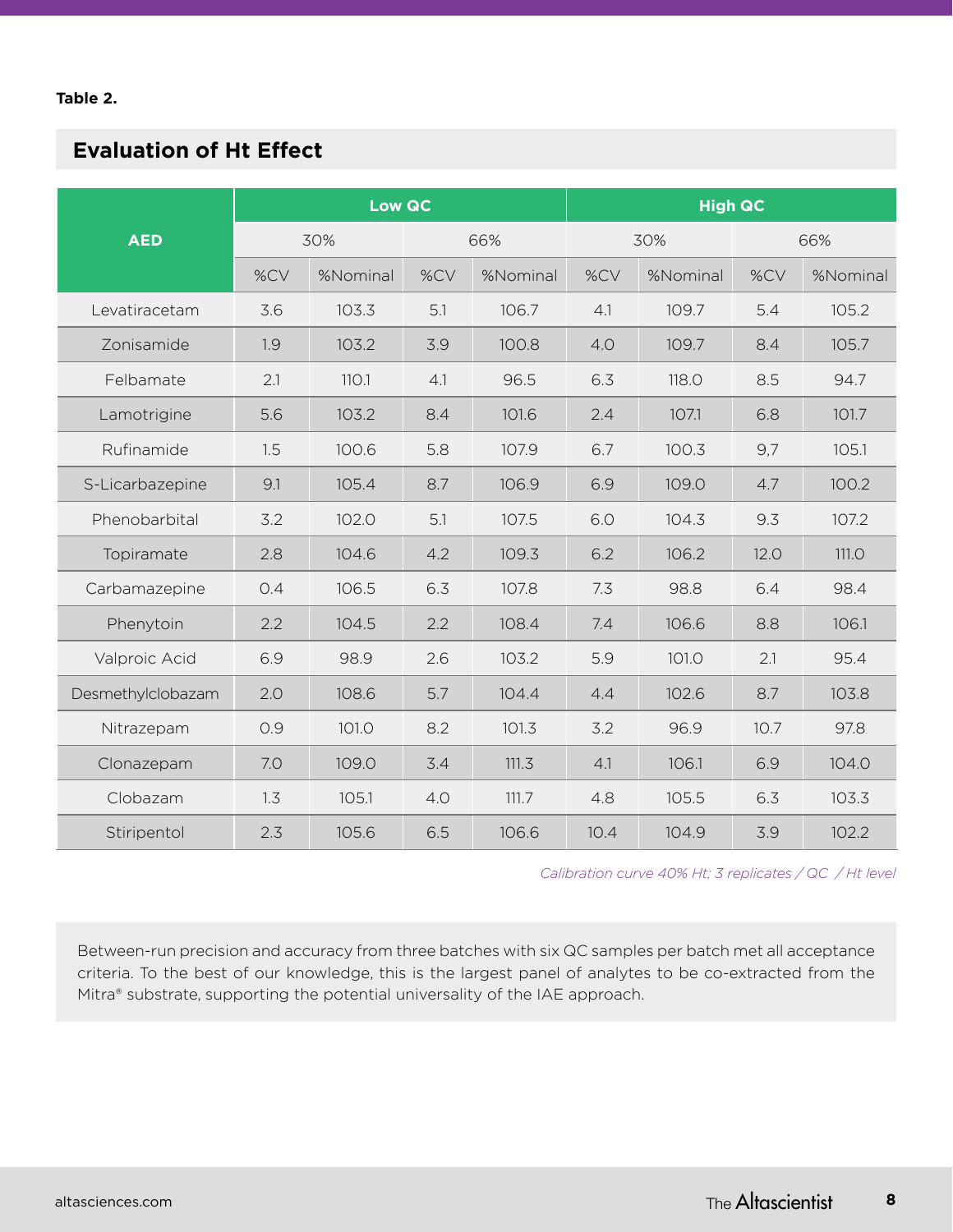# CASE STUDY 2

#### **Determination of Rituximab Using a Surrogate Peptide Approach**

**Objective:** To determine the applicability of IAE coupled to a bottom-up quantitation approach for the monoclonal antibody rituximab using a tryptic surrogate peptide derived from the heavy chain.

#### **Method: Figure 3:**



**Results:** When the Mitra® tip was left in situ during reduction, alkylation and tryptic digestion, near quantitative recovery was achieved without Ht bias when using IAE. Recovery was linear across the concentration range, with regression analysis characterized by a correlation coefficient of 0.9984. The method was both accurate and precise with all acceptance criteria being met.

### REGULATORY ASPECT

The method validation standard operating procedure (SOP) and validation plan for microsampling should reflect the most recent requirements of the regulatory bioanalytical method validation guidance documents. While many assay parameters requiring validation are common between wet matrix (e.g., plasma) and dried blood, there are several unique determinations required for the latter.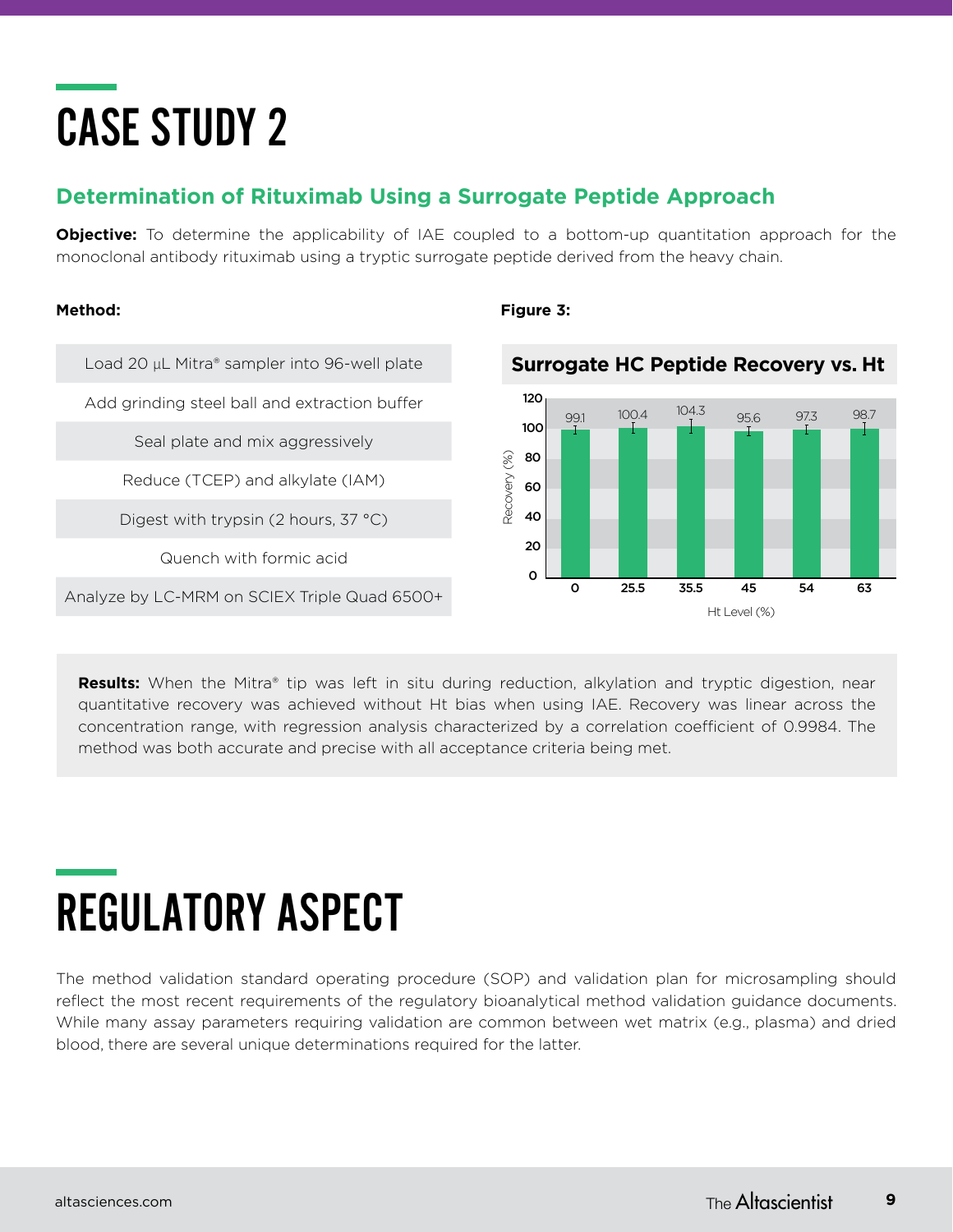#### **Assay Development/Validation for Mitra® VAMS®**

For plasma or serum methods, analyte stability in whole blood is often validated up to two hours, to cover the potential time course for matrix harvesting. In the case of VAMS®, analyte stability in whole blood is validated for longer periods (up to eight hours) to allow ample time for preparation of all required microsample calibrants and QCs. For both whole blood stability determination and the preparation of blanks, calibrants and QCs, blood is sampled in-house and used within 48 hours of collection.

Although the use of dried blood microsamples obviates the need for freeze-thaw, short-term bench top, and long-term freezer stabilities, it is essential to validate microsample stability under conditions to which study samples might be subjected in consideration of the nonclinical or clinical logistics and risk assessments for sample integrity. These include the absence of desiccant in sample pouches and the possibility for shipment at high temperatures and elevated humidity. The measurement of analyte concentration in stability QCs is determined against calibrant and QC microsamples prepared on Day 0 that are allowed to dry in the presence of desiccant prior to extraction.

Since study samples are often only collected in duplicate from a finger stick, it becomes critical to establish the stabilities that mitigate unnecessary use of the second microsample. In addition to the injection medium stability assessment covering a timeframe over which extracts can be re-injected, the IAE workflow allows an additional assessment involving the primary extraction plate. In the direct extraction workflow of IAE, an aliquot from the primary extraction plate is diluted to mobile phase compatible conditions. Should analyte response in the final extract be greater than the upper limit of quantification, another aliquot from the primary extraction plate can be taken, and analyte response brought within the assay range using a greater dilution factor, an approach preferred to re-extracting the second study sample. Logistically, the primary extraction plate includes additional extracted blanks containing internal standard to

facilitate study sample dilution, with the stability of both analyte and internal standard established for at least 48 hours under typical storage conditions (e.g., 4 °C).

As indicated in previous sections, the Mitra® VAMS® blood collection approach offers a volumetric strategy for sampling, independent of Ht. However, blood Ht can impact analyte recovery, with recovery decreasing with increasing Ht. Therefore, the Ht effect is validated by performing a precision and accuracy batch at low and high hematocrit levels (LLOQ, low, medium, and high QCs). The two sets of QCs, low and high HCT levels, will be read against a standard curve prepared in a healthy adult range of blood Ht, previously tested. Low and high Ht level are defined as:

- Low HCT: 20% ± 2%
- High HCT: 50% ± 2%

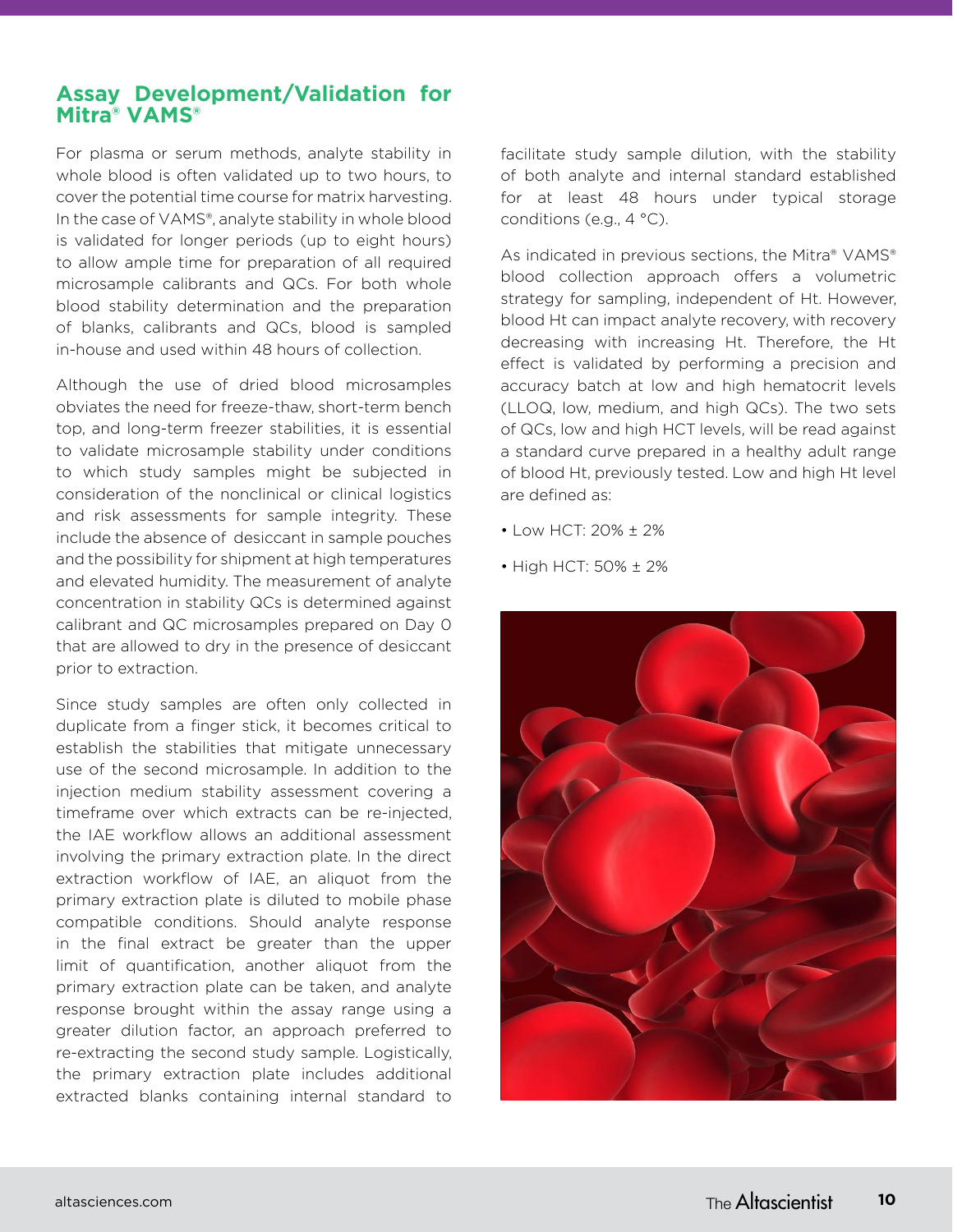# SCIENTIFIC GUIDANCE

Microsampling is not appropriate for all studies, and should be considered on a case-by-case basis. Altasciences' scientific acumen and experience with different microsampling devices, supporting numerous programs, has led to unparalleled expertise in the development of assays and processes for all your drug candidates, from the straightforward to the most complex.



### PHARMACOKINETIC/STATISTICAL ANALYSIS

In a microsampling drug development program, it is critical to establish the appropriate pharmacokinetic/ statistical considerations to enable correlation/concordance between microsampling and standard blood sampling techniques.

Altasciences' pharmacokinetic and statistical research experts have experience in supporting the correlation analysis, to establish that the microsampling method is comparable to the standard sampling method, and can be used in future trials. The team evaluates an applicable strategy, and provides pharmacokinetic and statistical solutions to ensure success.